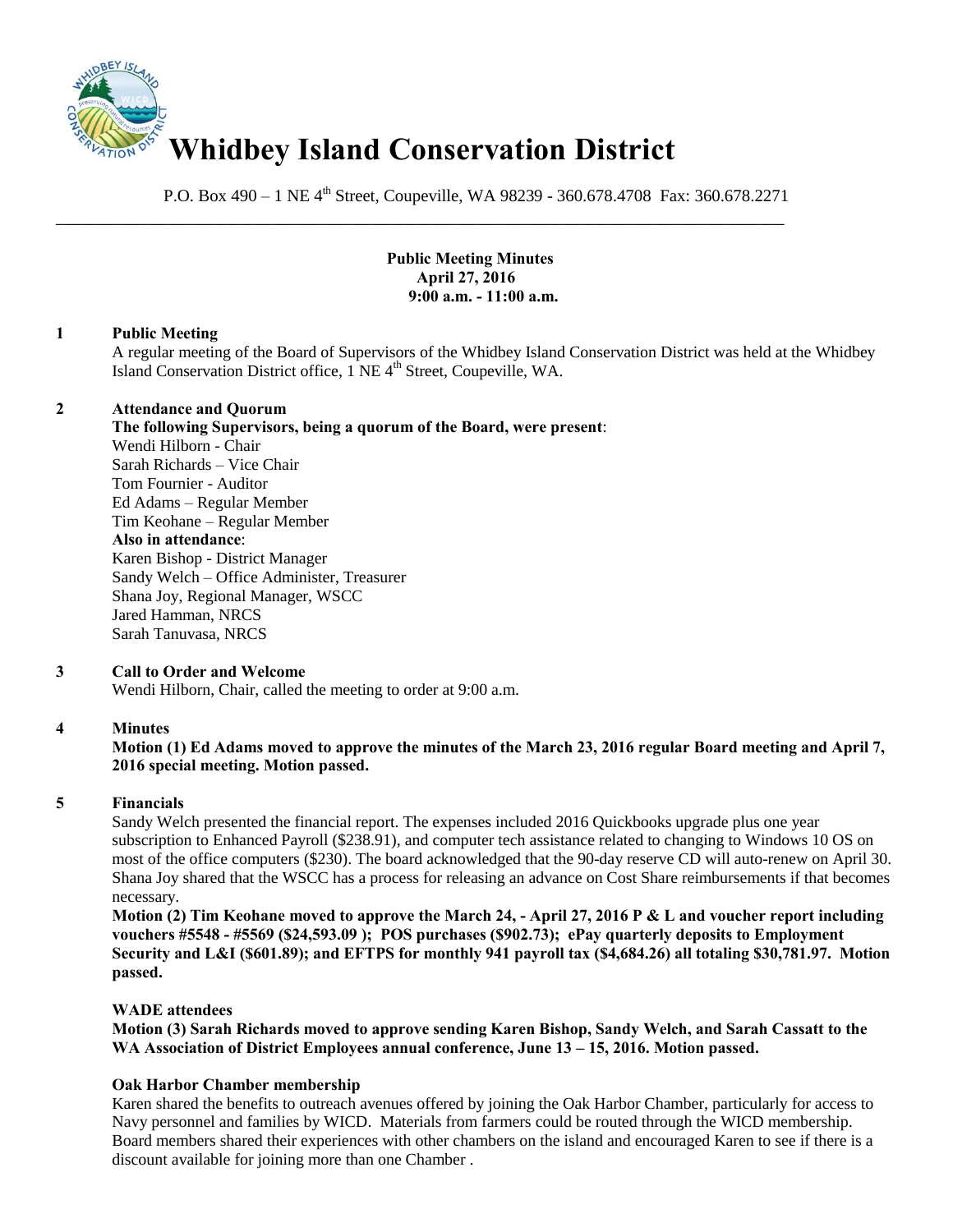**Motion (4) Tom Fournier moved to authorize Karen to use Farm Tour funds to get the best deal to join chambers island-wide. Motion passed.** 

# **6 NRCS Report**

Jared Hamman and Sarah Tanuvasa reported that the NRCS Client Gateway is not ready for entities to use for applications, only individuals. Upcoming program deadlines are CIG – May 10, RCPP Pre-Proposals - May10, and ACEP - May 16. Six EQIP applications were received from Island County and 3 were funded. Task orders and cultural resources were discussed. WICD expressed interest in CTA funds to provide outreach for NRCS programs on Whidbey. The board also discussed the value of NRCS as Best Available Science in our critical areas updates.

#### **7 WSCC Report**

Shana Joy discussed Whidbey's interest in administering a contract for cultural resources for NRCS projects. She updated the board on the recent WSCC 20/21 meeting in Ellensburg and encouraged the board to participate in stakeholder outreach. The WICD long range planning process update was discussed. Concerns were expressed by board members regarding the response to the "What's Upstream" campaign and that perhaps the WSCC Communications group could discuss this. The difficulties with the Northwest Region Engineering Cluster administration was discussed.

**Motion (5) Tim Keohane moved to send drafted letter to WSCC regarding Skagit Engineering Cluster (attached to minutes). Motion passed.** 

#### **8 Contracts, MOAs and Agreements**

The Board discussed the following proposed contracts, MOAs, and agreements, and made these actions:

**Motion (6) Tom Fournier moved to go forward with NRCS Drought Project as long as WICD receives authorization from WSCC to move forward by May 6, 2016. Motion passed.**  Discussion included copying Underwood and San Juan CDs on correspondences.

**Motion (7) Wendi Hilborn moved to approve the contract between WICD/Whidbey Camano Land Trust for work on the Glendale Beach project. Motion passed.** 

**Motion (8) Sarah Richards moved to approve the contract between WICD/Elements Solutions for work on the Greenbank Marsh Restoration Assessment project. Motion passed.** 

### **Motion (9) Wendi Hilborn moved to approve the MOA between WICD/Skagit Conservation District for engineering services on the Greenbank Marsh project. Motion passed.**

After reviewing the draft scope of work, the Board decided to wait on approval of the Ebey's Watershed agreement between WICD and Island County until the final draft was presented.

#### **9 District Manager Report**

Karen updated the board on the Annual Plan of Work and Budget timelines. The board will receive the draft plan around May 6, and it should go out on the website for public comment by May 12. Public notices and news articles will promote the open house and the draft work plan.

#### **10 Upcoming Dates, Review of Motions, Adjourn**

May 4, Wednesday, 10:30 a.m. Presentation to Board of Island County Commissioners May 17, Tuesday, WICD Open House and Awards, 3:30 – 5:30, Coupeville Library May 27, Wednesday, 9:00 – 11:00 a.m. - Board meeting June 13 – 15 – WADE Conference, Leavenworth June 22, Wednesday, 9:00 – 11:00 a.m. - Board Meeting

#### **Motions:**

**Motion (1) Ed Adams moved to approve the minutes of the March 23, 2016 regular Board meeting and April 7, 2016 special meeting. Motion passed.** 

**Motion (2) Tim Keohane moved to approve the March 24, - April 27, 2016 P & L and voucher report including vouchers #5548 - #5569 (\$24,593.09 ); POS purchases (\$902.73); ePay quarterly deposits to Employment Security and L&I (\$601.89); and EFTPS for monthly 941 payroll tax (\$4,684.26) all totaling \$30,781.97. Motion passed.**